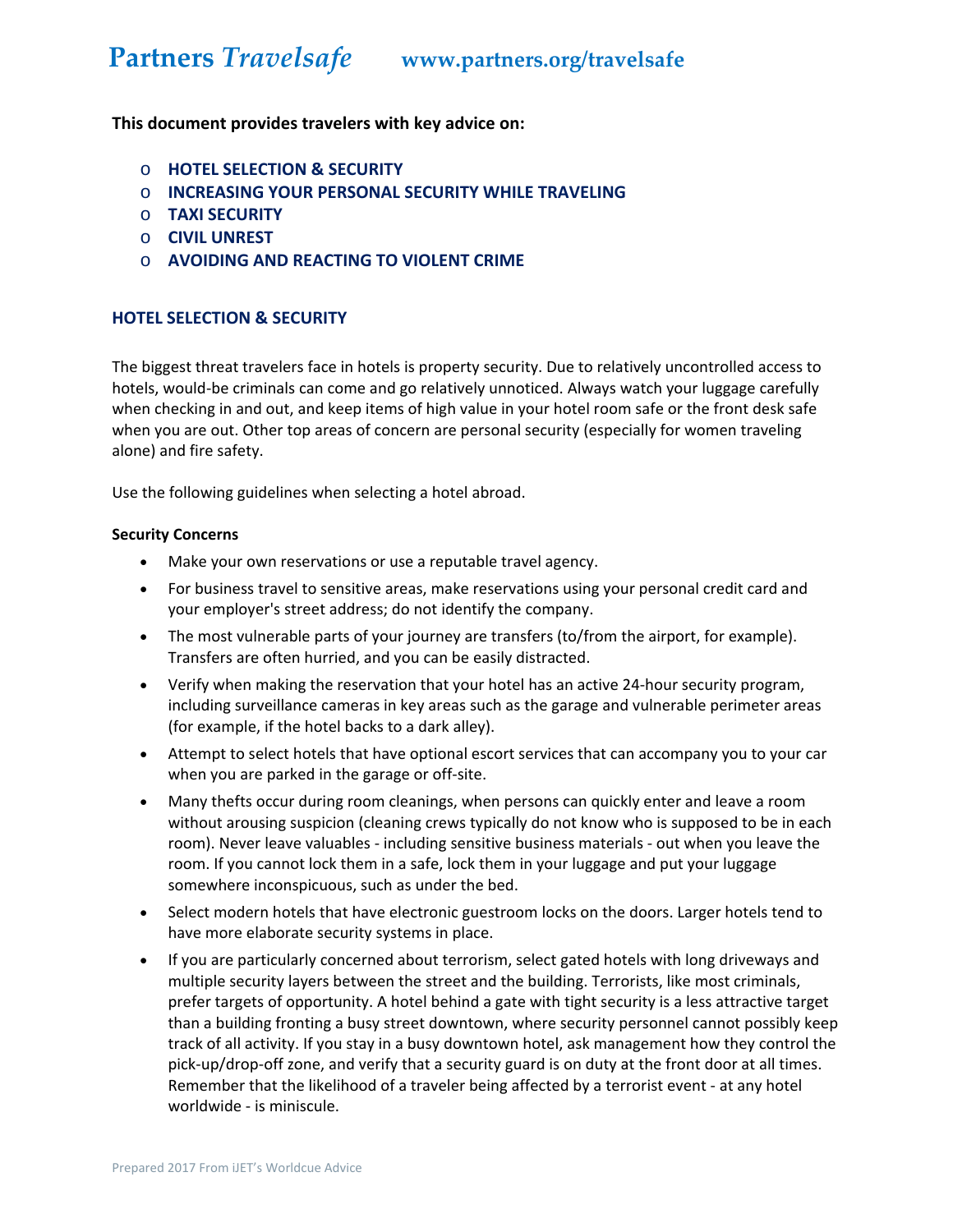#### **Fire Safety Concerns**

- Modern hotels, especially US or Western-owned luxury hotel chains, are likely to comply with the type of strict fire safety rules observed in the US.
- Stay in hotels where you can request a room between the second and eighth floors. If a fire or explosion occurs on the ground floor, you will still be within the reach of rescue workers. Most fire departments do not have equipment that can reach above the seventh floor.
- Choose a hotel where you can be sure to get a room near an exit; avoid accepting rooms in the middle of a long hallway or on an isolated wing of the hotel.
- Choose hotels that have clearly‐marked exits, alarms, and sprinkler systems. Ensure room windows open to the outside and have functioning latches.

#### **Location Concerns**

- Select hotels that are not located in a high crime-rate area. Your embassy's security officer can usually tell you which areas to avoid.
- If terrorism against Western targets has been identified as a distinct threat in the area you will be visiting, consider choosing a hotel that is not located on a major thoroughfare or near a Western embassy. If possible, avoid hotels that Westerners are known to use. Instead, select a reputable domestic hotel in a good part of town, but away from popular tourist spots and foreign missions.

#### **Security at your hotel**

Many hotels do not provide adequate security for guests, and many are not as secure as they appear. To protect yourself and your property when staying a hotel:

#### **Planning, Arrival and Departure**

- Make your own reservations or use a reputable travel agency.
- For business travel to sensitive areas, make reservations using your personal credit card and your employer's street address; do not identify the company.
- Use travelers' programs where available to upgrade to more secure executive or concierge floors.
- Pre-book your first night's stay.
- Arrange transportation from the airport to your hotel.
- The most vulnerable parts of your journey are transfers between your entry/exit point (the airport for example) and your hotel. Transfers are often hurried, and you can be easily distracted.
- Be alert for suspicious persons and behavior.
- Have the concierge hold your luggage. Hotels have a responsibility to protect luggage under their control. Ask for ‐ and protect ‐ luggage claim checks.

#### **On Arrival**

- Do not wander in the parking lot, garage, or public space around the hotel; kidnappers and thieves use these areas opportunistically.
- Put your bags against your leg or on your foot during registration; you will feel it if someone moves them. Place your briefcase or purse on the counter in front of you.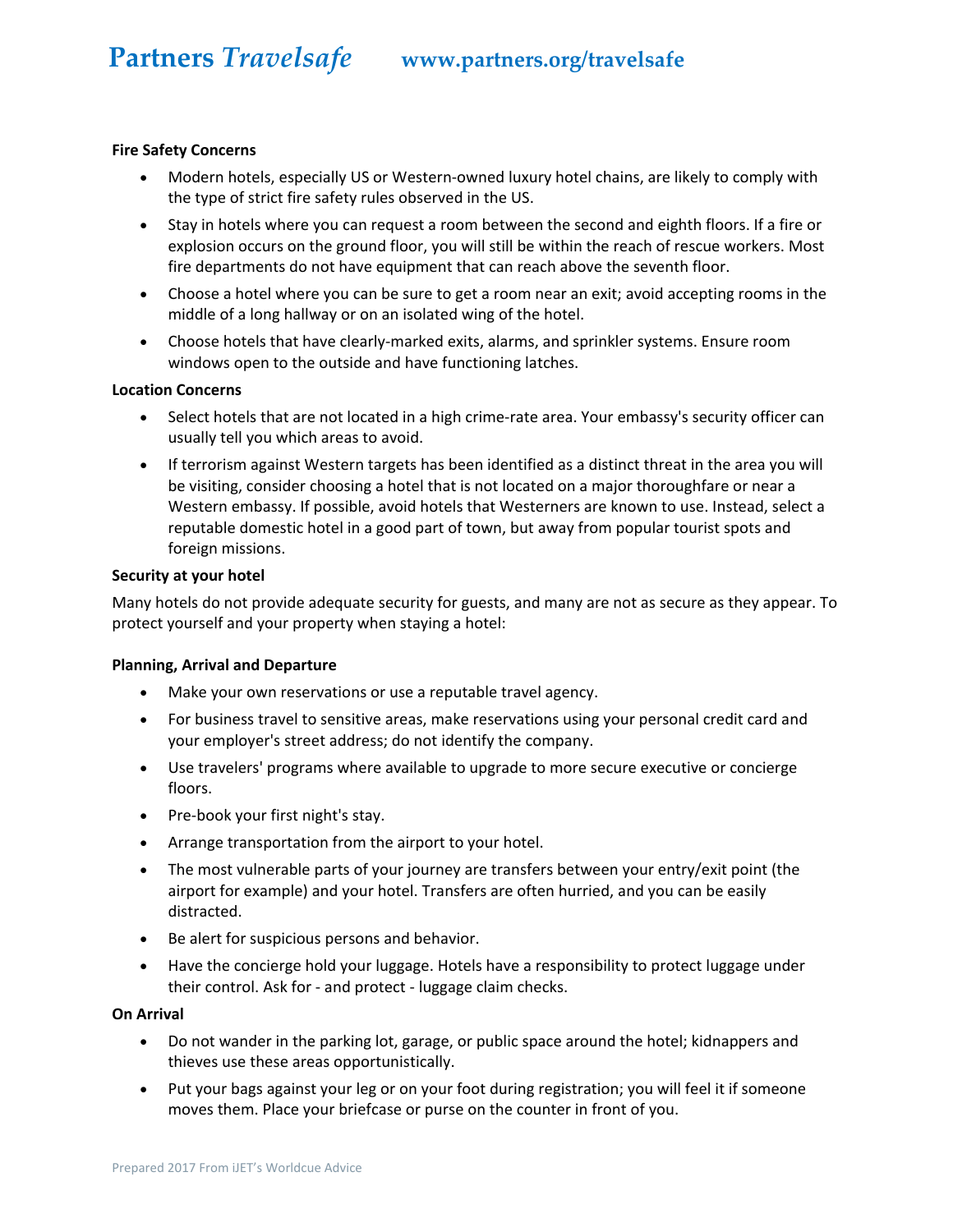- Have the bellman carry your bags and act as security to your room for the first time.
- Allow the bellman to open the room, turn lights on, and ensure that it is vacant.
- Before dismissing him, inspect the door lock, locks on sliding glass doors and windows, door latch and/or chain, room safe, lock on interconnecting doors, telephone, and fire alarm.
- If you find a discrepancy, immediately request a fix or a room change.
- Speak with the bellman, concierge, and front desk regarding safe areas around the city in which to jog, dine, or sightsee. Ask about local customs and which taxis or other public transportation to use or avoid. Ask about the local 911-type emergency number and how to use the local telephone system.
- If you have to use parking stickers in your vehicle, ensure they do not show your name/room number.

#### **When In Your Room**

- Keep the door closed and engage the dead bolt and privacy latch or chain at all times. Use a doorstop (bring one with you).
- Keep cash, valuables, tickets, passports and other personal documents in the hotel or room safe. If no safe is available, keep those items with you or lock them in your suitcase.
- Do not leave valuables in the open while sleeping. Stow watches, jewelry, wallets, purses, cameras, and laptops in a nightstand, bureau or suitcase.
- Do not open your door to anyone unless the person is expected or known to you. If you question the authenticity of a hotel service employee, verify it by contacting the front desk before allowing entry.
- Refuse unexpected packages.

#### **At the Hotel**

- Be alert for people watching your movements, who look out of place or who follow you.
- Be cautious about discussing personal matters, your itinerary, mode of transportation, or other arrangements with strangers or those who may overhear you.
- Do not accept food or drink from strangers; criminals are known to drug consumables.
- Keep a "do not disturb" sign on your outside door at all times, giving the impression that the room is occupied ‐ whether it is or not.
- When out of the room, always leave the television or radio and a light on.
- Call housekeeping only when you are ready for the room to be cleaned. Be present or nearby, if possible, when the cleaning takes place. Do not place the "Maid Service" sign on the doorknob; this is a signal to thieves that the room is unoccupied.
- Lock personal and business documents, printed stationery, laptops, and other large valuables that do not fit into a safe in your luggage.
- Meet people, especially strangers, in the hotel lobby, not in your room.
- Safeguard your phone credit card numbers. Avoid being overheard when giving them to an operator. Ensure nobody is watching as you enter numbers on a touch‐tone phone.
- Charge all food, beverages and services to your room bill, rather than carry cash.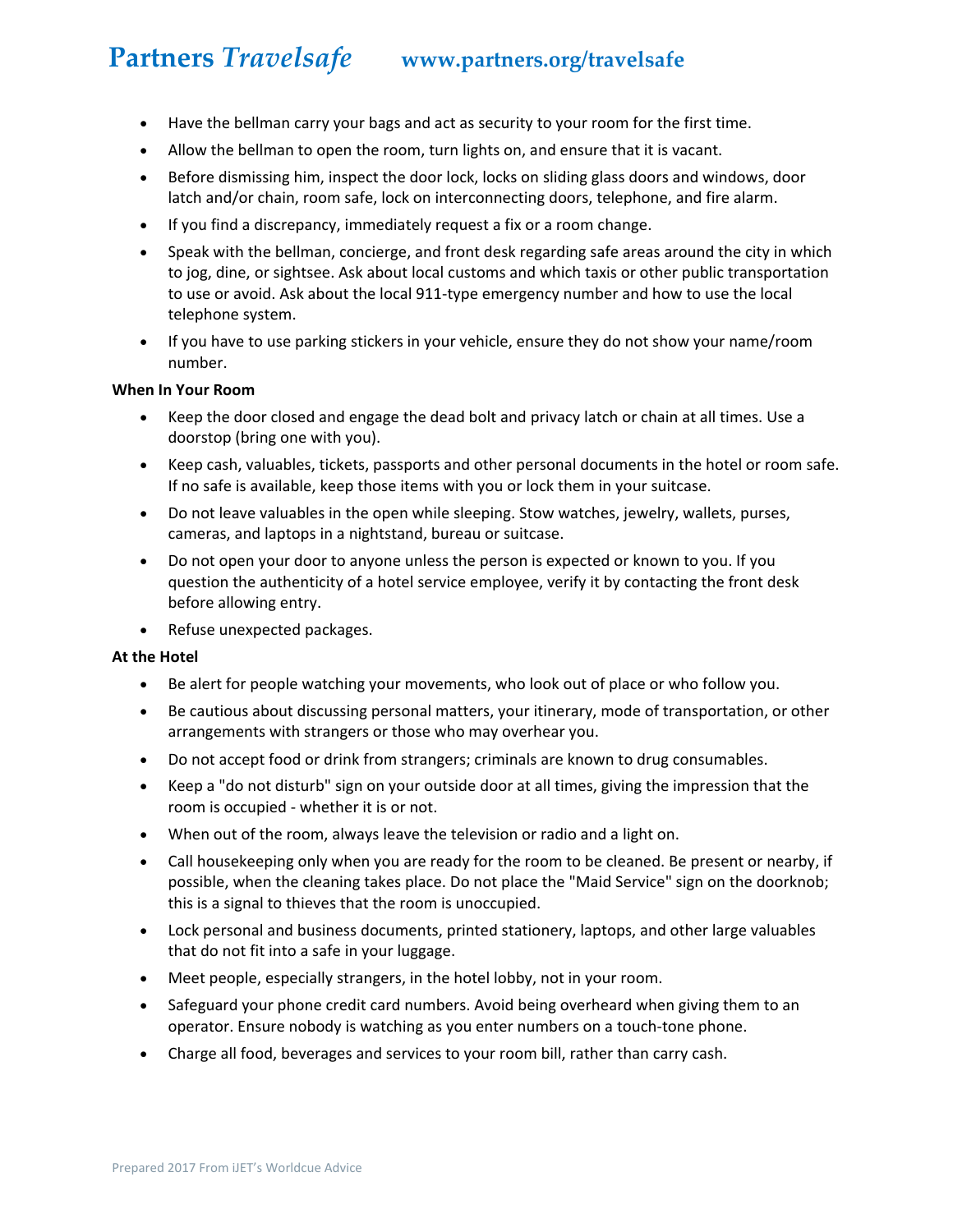- Be cautious when entering restrooms. Do not hang purses or bags on hooks on the inside of lavatory doors, or place them on the floor in stalls -- two favorite locations for grab-and-run thefts.
- Have hotel management call for a taxi rather than trying to hail one yourself.
- Vary the time and route by which you leave and return to the hotel.
- Use only the main entrance when you return at night.
- When returning to your room, do not unlock the door if a stranger is standing nearby; keep walking past your door and return only when clear. Do not enter if the door is ajar or not locked. Request assistance from someone at the front desk.

### **INCREASING YOUR PERSONAL SECURITY WHILE TRAVELING**

Basic precautions can lessen threats to your personal security.

#### **At All Times and In All Places**

- Blend in as much as possible, especially in your dress and appearance. Avoid an obvious tourist appearance.
- When sightseeing, try not to appear overwhelmed by an attraction. Such behavior makes you appear more vulnerable to a criminal.
- Keep cameras and video equipment in a bag when possible; avoid walking around with such items hanging from your neck.
- Avoid viewing maps in plain view; thieves prey on travelers who seem lost or disoriented.
- Do not accept food or drink from strangers; would-be criminals often try to drug their victims through food and drink.
- Ignore attempts by locals to provoke an argument. Change the topic of discussion and, if possible, remove yourself from the situation.

#### **At Your Hotel**

- Do not discuss personal matters with strangers, including your itinerary, place of lodging or mode of transportation.
- Lock hotel room, connecting room and balcony doors, and all windows.
- Know the local emergency assistance phone number and how to use the local phone system.
- Store all unneeded personal documents and excess cash in the hotel or room safe.
- Meet people, especially strangers, only in the hotel lobby and not in your room.

#### **Getting Around**

- Have hotel management call for a taxi rather than trying to hail one yourself.
- Be knowledgeable of any restricted areas requiring entry permits, and attain these documents before traveling to such locations.
- Do not photograph police stations, military installations, government buildings, airports, ports, or train stations without first determining whether photography is permitted. If in doubt, ask permission from someone in authority before taking any photographs.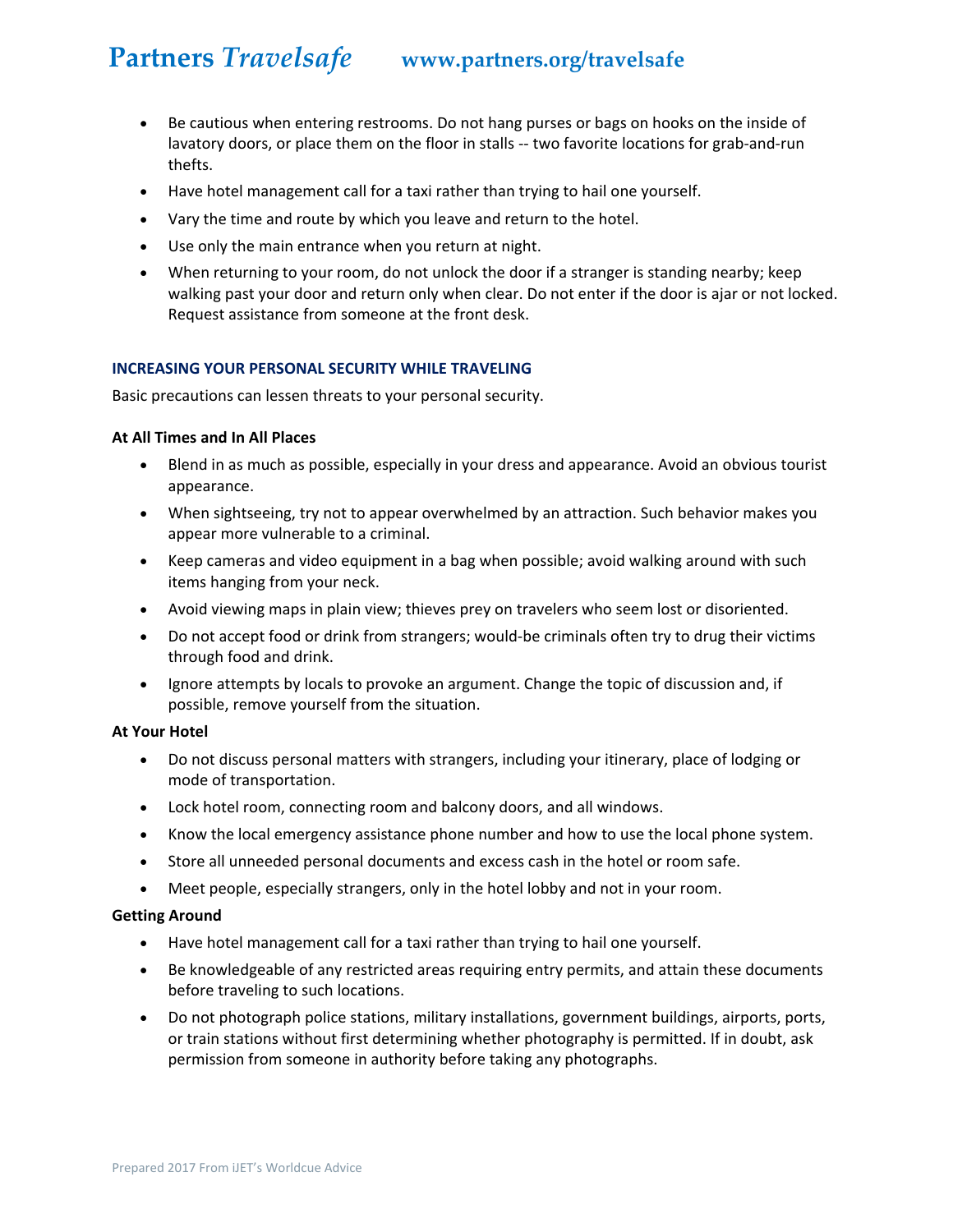#### **On the Street**

- Avoid walking alone at night.
- Do not take shortcuts or go off well-traveled roads.
- Stay on well-lit main streets when possible.
- If disoriented, ask for directions only from uniformed officers or individuals of obvious authority.
- Do not accept rides from strangers or new acquaintances.
- Avoid all demonstrations or other civil disturbances; leave the area immediately if caught in an impromptu assembly.
- Seek immediate shelter from violent situations; hotels, large restaurants, museums and police stations are good places to take refuge.
- Withdraw money from ATMs only during daylight hours and preferably only in banks or hotels.
- Report suspicious activity to your hotel's management, the police and/or your embassy or consulate.

#### **TAXI SECURITY**

#### **Protecting yourself from crime when using taxis abroad.**

When entering a taxi, you surrender a portion of the control you would have if you were driving your own or a rental car. Take appropriate measures to ensure your personal security.

#### **Fares and Tipping**

- To avoid potential disputes with taxi drivers, know the local tipping customs. Ask a hotel staff member, police officer, or your host for the typical price range to your destination and the amount of an appropriate tip.
- Try to get a firm or estimated fare from your driver before you start, and ask if there is an additional fee for luggage.
- Know enough about the local currency to identify the bill or coin you should use for payment. Unscrupulous drivers may attempt to return your change in discontinued and worthless bills.

#### **Before You Get In**

- It is always safer to travel with an acquaintance than alone.
- Taxis ordered by phone are safer than those hailed on the street. Ask for the cab number when ordering.
- If you have a choice of taxis, select the largest and safest-looking vehicle.
- Ask about taxi frequency and times of operation between your origin and all destinations. (For example, taxis travel in convoys at night and at irregular time intervals to thwart roadside bandits in Lagos, Nigeria, and Georgetown, Guyana.)
- Take taxis that are clearly identified with official markings.
- If it is a law in country that drivers display their licenses, take only licensed taxis; ensure that you see the license prior to entering the vehicle and closing the door.
- If you place luggage in the trunk, stay outside of the taxi until the trunk is closed and locked.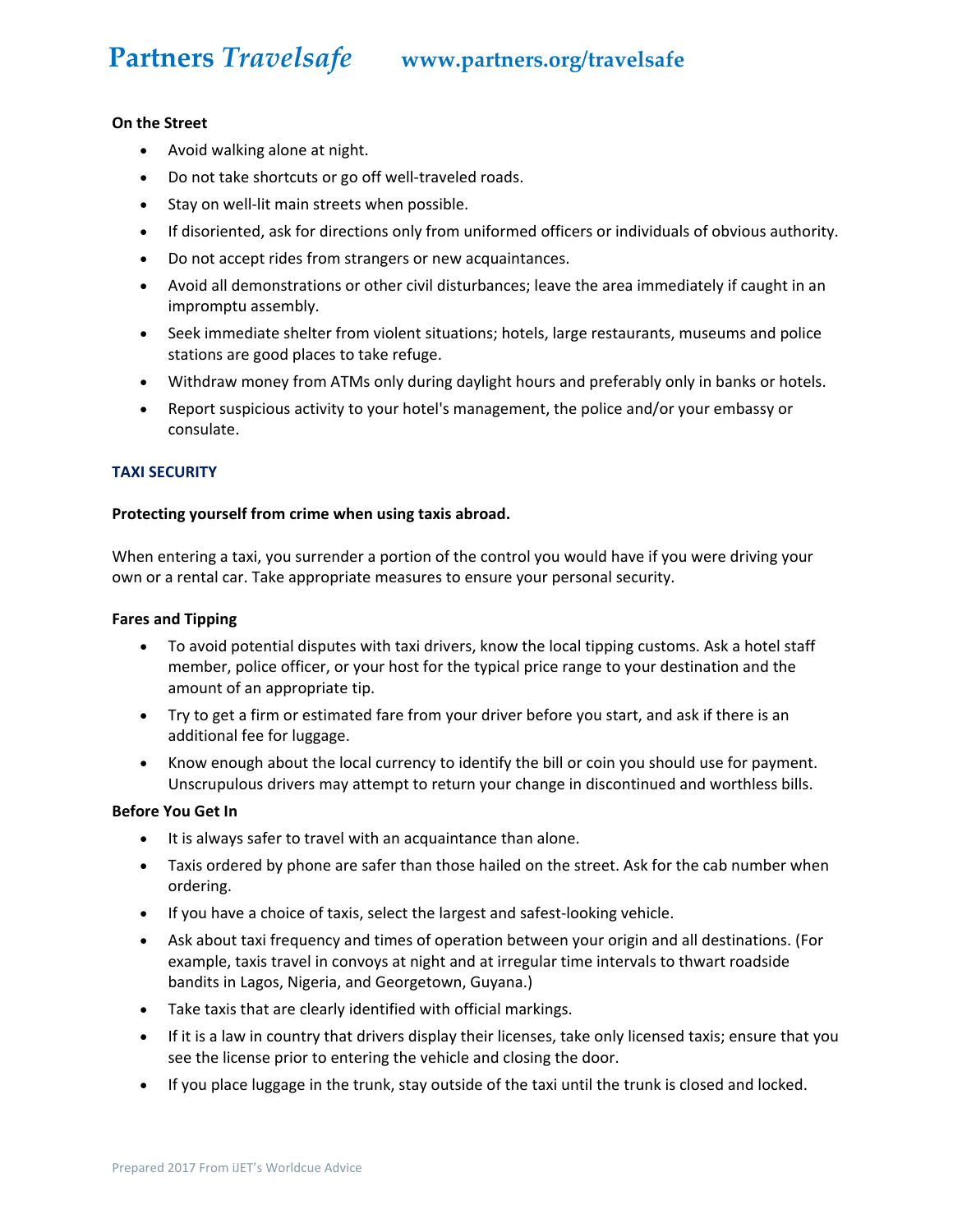- Know the route or general direction to your destination.
- Have the address of your destination written in the local language and, if possible, have a name and telephone number of someone at your destination.

#### **Know the Threat**

- Pick‐pockets and petty thieves target tourists at taxi stands.
- Professional thieves can pose as taxi drivers. Do not accept unsolicited guide offers from taxi drivers.
- Do not enter a taxi if someone is already in the taxi in addition to the driver.
- Do not permit the driver to add passengers during your ride.
- Do not enter a taxi if a hotel doorman has selected it in any unusual way. Hotel doormen are typically bound by rules to place a customer in the next taxi in line if there is an established queue outside the hotel. If the doorman instead selects a taxi in some other fashion, he may be setting you up for a scam or even a kidnapping.

#### **In the Taxi**

- As you enter the taxi, ensure that the photo on the displayed license is that of the driver. If it is not, exit the taxi immediately.
- Lock the doors and roll-up the windows.
- If the doors do not lock, sit near the middle of the seat so that thieves outside cannot easily grab your purse, briefcase or wallet.
- If you feel unsafe, ask to be returned to your point of origin, a nearby quality hotel or the closest police station (say you forgot something, need to make a call or feel ill).

#### **At Your Destination**

- Ensure that you are at the correct destination before exiting.
- Never exit a taxi in a deserted area.
- Ask for a receipt, and pay the fare in an amount as close to the fare as possible. Taxi drivers often claim that they have no change.
- Pay only after you have retrieved your luggage.

#### **The Good Cabbie**

Many taxi drivers are good sources of information about local customs, museums, sporting events, restaurants, and entertainment. They may be authorities on where it is safe or unsafe for foreigners to frequent, what neighborhoods should be avoided and what threats or hazards may lurk near your hotel or your destination. If you feel comfortable and safe with your driver, engage him in conversation about his city.

#### **CIVIL UNREST**

Reducing your vulnerability in the event of civil unrest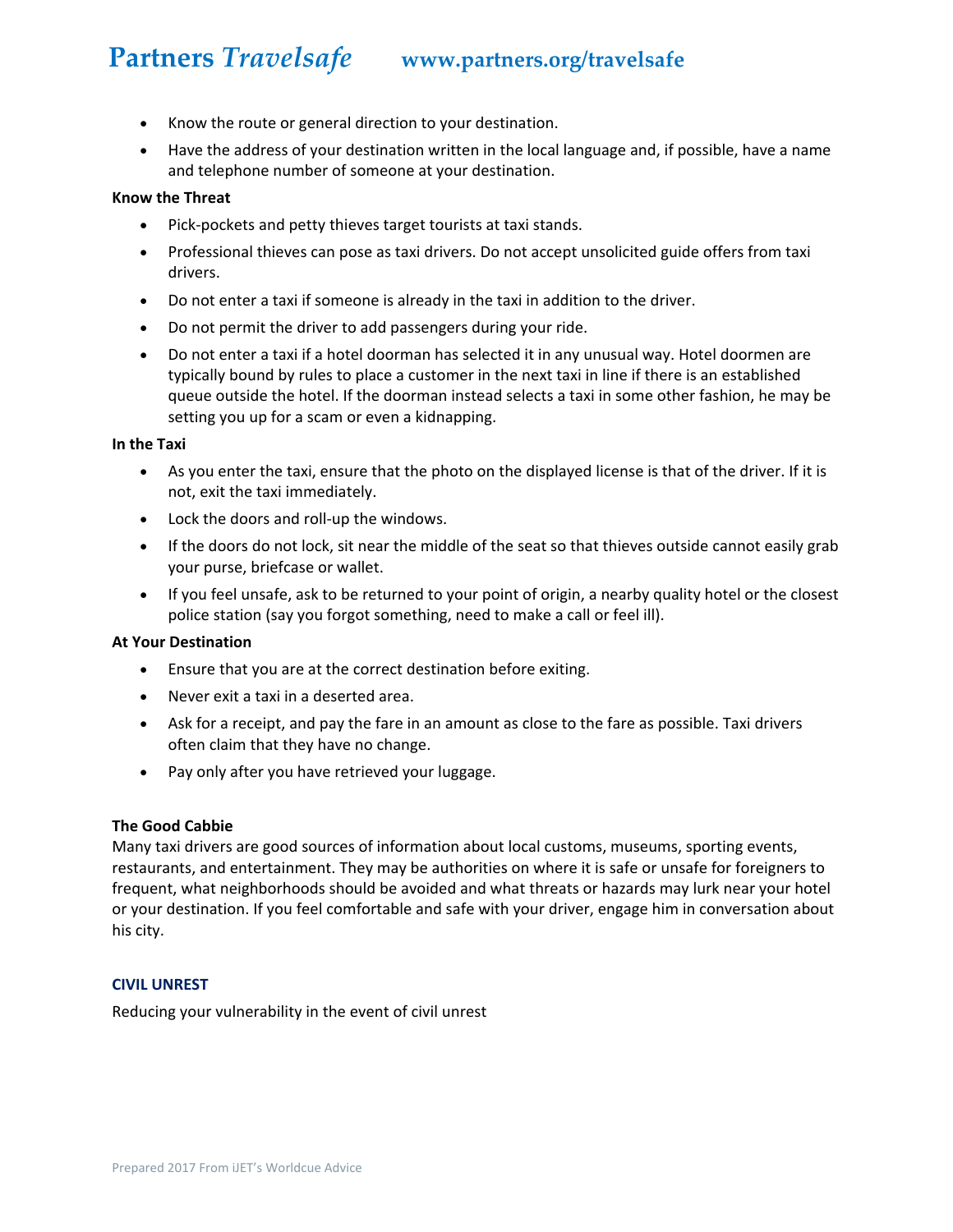Civil unrest can range in form from small, organized rallies to large‐scale demonstrations and rioting. It is rare that travelers and expatriates are directly targeted during civil unrest, unless they work at or patronize a business or government that is the direct cause of the unrest. People may also be harmed simply by being in the wrong place at the wrong time. Most incidents of civil unrest are related to labor disputes or social and political issues.

- Avoid all large gatherings related to civil issues. Even seemingly peaceful rallies can spur violent activity or be met with resistance by security forces. Bystanders may be arrested or harmed by security forces using water cannon, tear gas, or other measures to control crowds.
- Maintain a low profile by avoiding demonstration areas and discussions of the issues at hand, and by dressing conservatively.
- During violent or potentially violent unrest, avoid police stations (unless seeking help), government buildings (including embassies), fast food restaurants, and banks. These establishments are often targeted.
- If violence erupts or is imminent, leave the area as quickly as possible. If you cannot leave the area, seek shelter in large, public buildings such as hotels, churches, hospitals, and museums. Wait until the crowds have dissipated before going back outside.
- If you know of an event ahead of time, plan pedestrian and vehicular routes that avoid the affected areas. Road closures and traffic delays are possible. Give yourself extra time to travel.
- If curfews are imposed, strictly observe regulations, and monitor the media for immediate updates to the situation.
- Tensions can run high during labor strikes. During general strikes most businesses close, and public transportation does not run. Rogue taxis and buses may offer service but should be avoided, as they could be targeted for violence. Maintain a low profile, and avoid using any form of public transportation. Use hotel taxis or private car services.
- During periods of long‐term civil unrest, be sure that you have adequate amounts of cash and/or travelers checks in case the banks close. In extreme cases, local currency may not be convertible.
- Severe civil unrest can significantly disrupt businesses, industries, and services. If you must travel during unrest, ensure that hotels and businesses will be open, services will be available, and transportation will be running. Confirm all meetings and reservations.

### **AVOIDING AND REACTING TO VIOLENT CRIME**

In most countries, violent crime targeting foreigners does not occur frequently. Most targets are known to the perpetrator and are not targets of opportunity. Travelers are known to usually submit to criminal demands without the use of force. The following advice should help you if you are threatened by violent crime.

### **Understand the Criminal, and Reduce Your Vulnerability**

- Criminals are frequently desperate individuals with nothing to lose.
- In order to raise their potential for success, violent criminals select the weakest available targets.
- Criminals prefer single targets.
- Criminals look for targets who are out of place and do not fit in, or those with apparent weaknesses. Favored targets include elderly, female, handicapped, and intoxicated foreigners.
- Maintain an appearance of purpose and awareness: Do not look lost or refer frequently to a map in plain view of others; walk as if you know exactly where you are headed, even if you do not